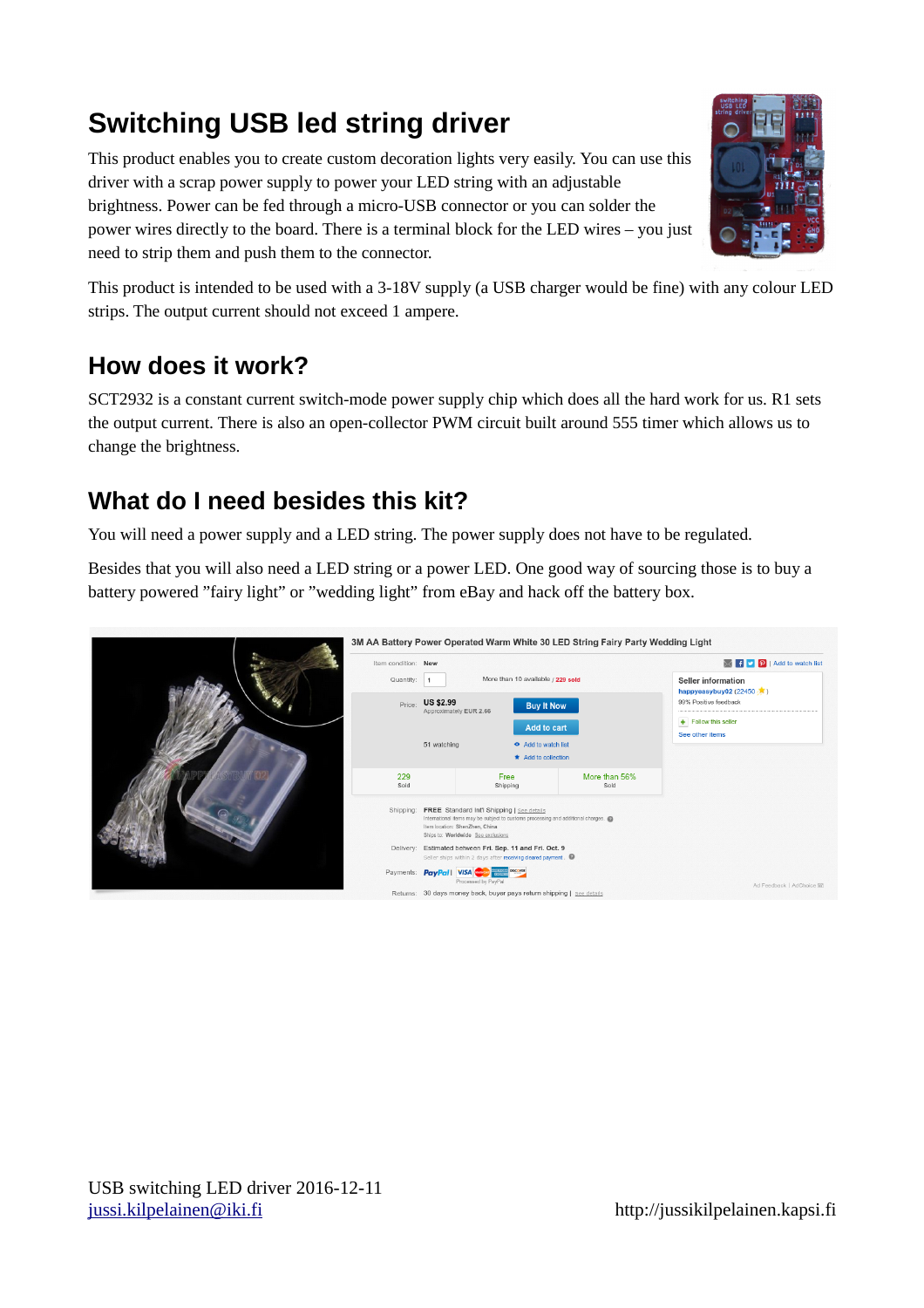## **Characteristics**



Efficiency  $@$  1A, input voltage = 5 V